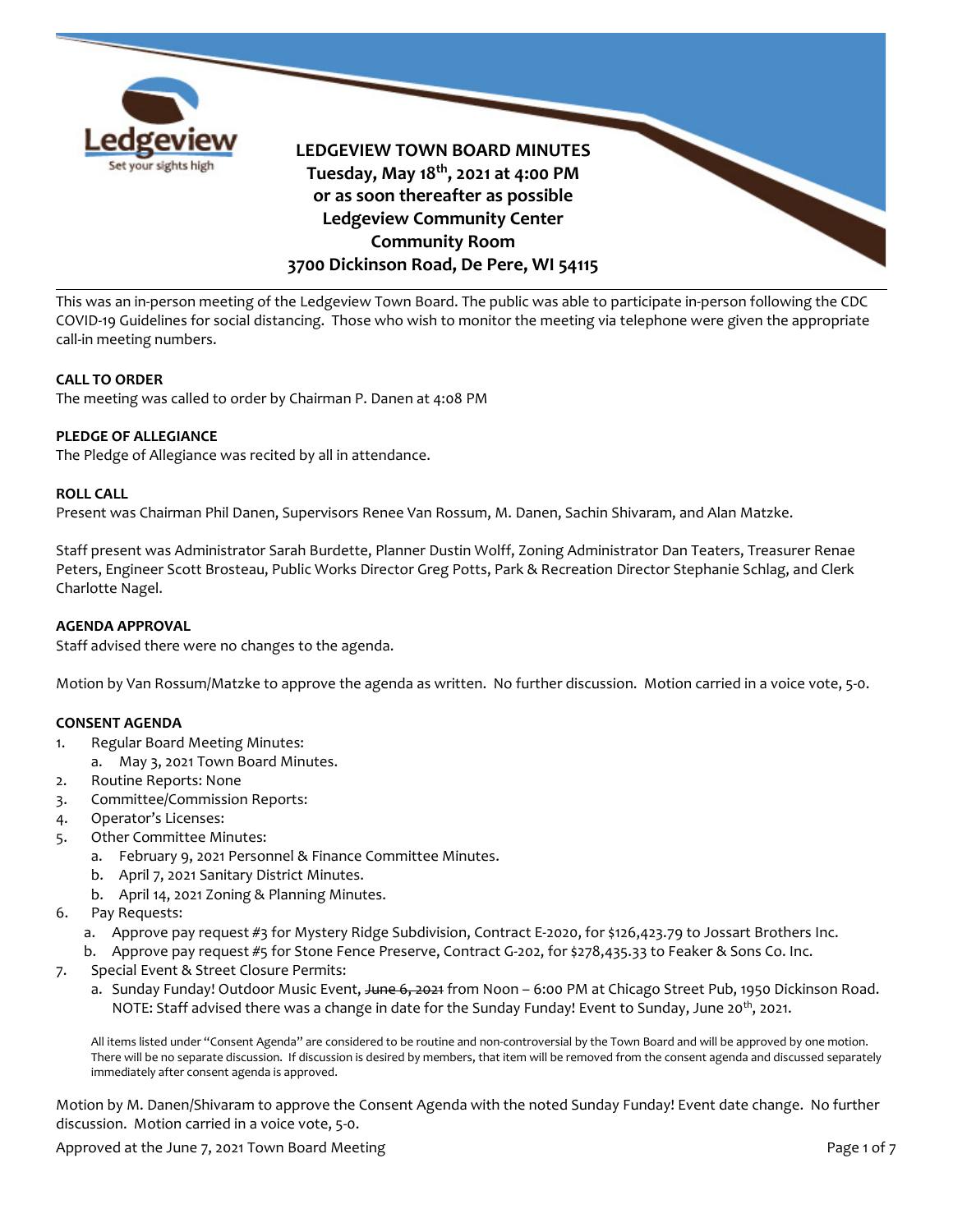Motion by Van Rossum/Matzke to approve the Consent Agenda as written. No further discussion. Motion carried in a voice vote, 5-0.

# **PUBLIC COMMENT:**

Dan Kerkhoff, 3848 Dickinson Road – Gave an overview of the Fire Department meeting with McGrath Consultants regarding the Fire Department Study.

# **PUBLIC HEARING:** None.

### **ZONING & PLANNING:**

**1. Recommendation by Zoning & Planning on the request by Steve Bieda of Mau & Associates, on behalf of Keith Garot (owner) for the final plat of Red Hawk Landing First Addition including all of parcels; D-2323, D-2324, D-2322, D-2333-D-2354.** The proposed plat is to finalize the platting of the lots (50 – 73, Outlot 37) impacted by the flood study. The original development was reviewed and approved by the Zoning & Planning Commission and the Town Board in May and September 2019. In total, the development contains 73 lots and 11 Outlots. Five (5) lot will be for two-family residences. A number of lots were impacted by floodplain and a flood study was required to be completed and approved as part of the original Final Plat for the development.

Lots in development are zoned R-1 (Residential) and R-2/PDD (Residential Two Family Dwellings/Planned Development District). Most of the lots comply with the base R-1 District requirements to have a minimum width of 90-feet at the base setback line, and minimum area of 12,000 square feet. To accommodate the reduced lot width (~80') for certain lots, the flexibility available through the Planned Development District was needed and approved.

Outlot 37 is upland area that is not large enough for residential development. This outlot will be attached to the adjacent Lot 23 by a separate Certified Survey Map (CSM).

The Zoning & Planning Commission unanimously recommended approval of the Plat to the Town Board conditioned upon any technical corrections required by the Town Engineer or Brown County.

Motion by Shivaram/Matzke to approve the final plat of Red Hawk Landing First Addition with the conditions set forth by the Zoning & Planning Commission. No further discussion. Motion carried in a voice vote, 5-0.

# **2. Recommendation by Zoning & Planning on the request by Steve Bieda of Mau & Associates, on behalf of Seville Properties (owner) for the preliminary plat of Grande Ridge Estates First Addition including all of parcels; D-450-2 and D-450-1.**

The Grande Ridge Estates development was approved back in 2017 for 56 lots and a series of outlots on approximately 37.1 acres. The petitioner is requesting the review of a Preliminary Plat for the next phase, which entails 20 lots and 5 outlots.

The adopted Comprehensive Plan depicts the area for Planned Neighborhood. Planned Neighborhoods are mapped for significant growth areas of the Town that should be a carefully planned mixture of predominantly single-family residential development, combined with one or more of the following land use categories: Two-family Residential, Multi-Family Residential, Institutional, and Parks/Public Open Space. Future development of the Van Straten Farms is mindful of the planned mixture of residential uses for the area, and future phases along CTH X will include two-family and multi-family development. The proposed residential development and density is in keeping with the desired land use for the area and is consistent with the Plan.

The Brown County Environmentally Sensitive Area Plan illustrates some drainageways at the end of Royal Vista Trail in the location of Lot 76. The proposed plat provides the appropriate setback buffer along these features, but the drainageway will be realigned to improve the buildability of Lot 76.

Access to the development is through Grande Ridge Estates to Oak Ridge Circle, which has separate connections to CTH G and CTH GV. The Zoning & Planning Commission and the Town Board were clear in approving the Van Straten Farms Area Development Plan and the initial subdivision that Phase II (this proposed development) will require connection to Wayne Lane. A 70-foot dedication of right-of-way to make this connection is provided on the Preliminary Plat. The details of what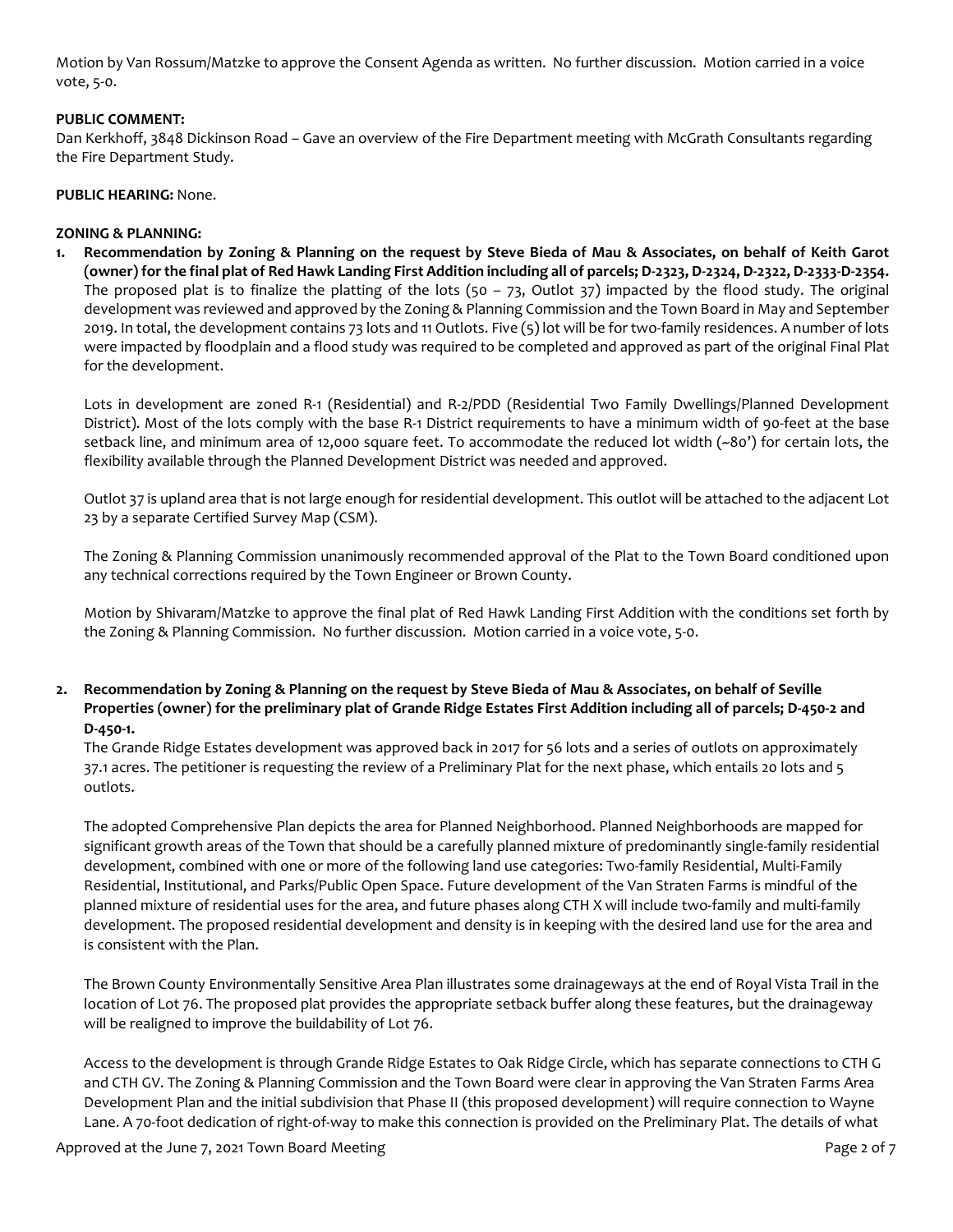this "road" will be has not been determined. While not specifically a concern at this time, the Town Engineer and Public Works Director will sort out those details prior to the Final Plat being submitted.

A stub right-of-way dedication is illustrated that will provide a northerly connection to Scenic Drive. As you may recall, the Anderson family that owns the land to the north did submit a concept land division for their lands on Scenic, and a dedication extending Scenic Drive to the south was a requirement of approval by the Zoning & Planning Commission. There is no timeframe for the actual construction of a Scenic Drive roadway, but getting the dedication is a Town priority at this time.

No dedication of right-of-way is illustrated that would provide a connection to Heritage Heights Drive at this time. This was a point of contention by residents on Heritage Heights Drive when the Area Development Plan was reviewed and approved by the Board. When the development of Outlot 8 occurs, the location of that right-of-way connection will be determined.

The Town will be requiring that all construction access be provided from CTH X through Wayne Lane.

The Zoning & Planning Commission unanimously recommend approval of the Preliminary Plat, conditioned upon the following:

- 1. Notation being added to the Plat that specifies sidewalks will be required along all public rights-of-way.
- 2. All construction access to be provided only from CTH X through Wayne Lane.
- 3. Recommendation of the Parks Board to determine if on-street bicycle lanes should be demarcated along the future urbanized road providing connection to Wayne Lane and CTH X.
- 4. Technical issues outlined by the Town Engineer and Brown County.

Motion by Van Rossum/M. Danen to approve the preliminary plat of Grande Ridge Estates First Addition with the conditions set forth by the Zoning & Planning Commission. No further discussion. Motion carried in a voice vote, 5-0.

# **OLD BUSINESS:** None.

### **NEW BUSINESS:**

**1. Discuss and Act on Recommendation from the Personnel & Finance Committee to approve the Ledgeview Financial Policy & Procedures Manual, the Debt Management Policy, the Investment Policy and the Fund Balance Policy.**

The Town shares four financial policies with the Sanitary District. They are the Financial Policies & Procedures Manual, the Debt Management Policy, the Investment Policy and the Fund Balance Policy. While briefly reviewed and updated each year prior to the annual budget process, these policies haven't a good in-depth review in years. One of my goals in 2021 was to review these policies, update the language to reflect what processes are actually happening and which processes should be happening and add any pertinent information suggested by the Government Finance Officers of America (GFOA) best practices.

Updating these policies makes it clear for Board/ Commission members, staff, auditors and bond counsel/ underwriters what they can expect from the Town financially. The policies provide clear guidance for everything from how staff can purchase items to how debt issue funds are dealt with to how much fund balance is required at the end of the year. A written policy is a piece of information bond rating companies are always looking for and this will improve our chances for a higher rate to be given.

The Personnel & Finance Committee as well as Jeff Belongia (financial consultant) and Scott Sternhagen (auditor) have reviewed the proposed drafts and made a recommendation to approve.

Motion by Matzke/M. Danen to approve the recommendation of the Personnel & Finance Committee to approve the Ledgeview Financial Policy & Procedures Manual, the Debt Management Policy, the Investment Policy and the Fund Balance Policy. No further discussion. Motion carried in a voice vote, 5-0.

**2. Discuss and Act on Recommendation from the Personnel & Finance Committee to approve the Ledgeview Employee Remote Work Policy.**

In 2020, the Town of Ledgeview, with help of federal aid made available due to the COVID pandemic, made significant investments in technology that would allow employees to work remotely should the need arise. The Town Employee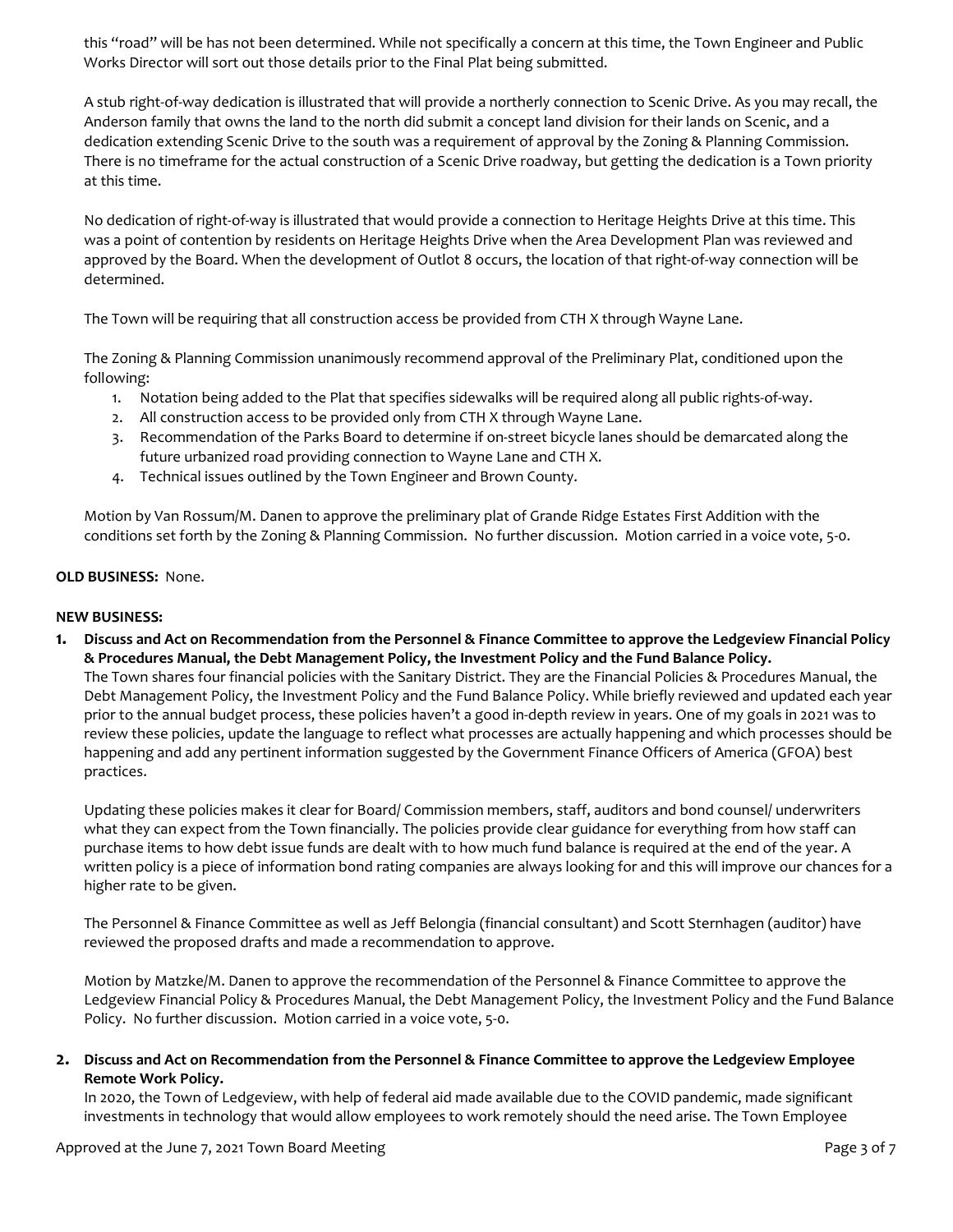Handbook was silent on remote work at the time. In addition, there have been limited circumstances that occurred in 2020 where it was beneficial for employees to work remotely. In light of this, a written policy is recommended going forward.

The Personnel & Finance Committee reviewed a proposed draft and acknowledged that now is a good time to have a written policy. The Committee did make some suggested changes to the draft that relate to adding verbiage to strengthen the policy to note that it is preferred to have staff work in the office for the purposes of customer service and promoting teamwork within the staff. They also suggested that more clarity should be included in the draft as it relates to ensuring the employee is available to come into the office when needed and that they should be working in an environment that is free of distractions when working remotely. Those changes are included in the draft that is before the Town Board.

Motion by M. Danen/Matzke to approve the recommendation from the Personnel & Finance Committee to approve the Ledgeview Employee Remote Work Policy. No further discussion. Motion carried in a voice vote, 5-0.

# **3. Discuss and Act on Recommendation from the Personnel & Finance Committee to approve the Resolution for Inclusion under the Wisconsin Deferred Compensation Program.**

The Town currently has a Section 457 plan that is considered an optional employee benefit. The 457 plan is administered by Nationwide Retirement.

The state of Wisconsin also offers a Section 457 plan and it is called the Wisconsin Deferred Compensation Program (WDC). It is designed to help employees reach retirement goals by providing before-tax and after-tax savings opportunities that is similar to the Nationwide plan.

A local WDC representative contacted me a few months ago to provide me with information about WDC. A number of employees that have had a WDC account at other employers had also inquired about whether the Town would consider participating in the WDC here in Ledgeview.

There are currently no costs to employers interested in joining the WDC and there is no minimum number of employees that are needed. Onboarding is simple in that the governing board or committee adopts a resolution for inclusion under the WDC, online portal access is then provided and meetings are held with interested employees to learn about the program and/or enroll them.

Finance Department staff has reviewed the program and concurs that there would be minor additional work – in terms of payroll processing- that would need to occur for employees who enroll. There are no concerns with taking on that additional work.

Motion by Matzke/Van Rossum to approve the recommendation from the Personnel & Finance Committee to approve the Resolution for Inclusion under the Wisconsin Deferred Compensation Program. No further discussion. Motion carried in a voice vote, 5-0.

# **4. Discuss and Act on Resolution No. 2021-07 to Approve the Ninth Amendment to the Central Brown County Water Authority Water Purchase and Sale Contract.**

The goals of the proposed 9<sup>th</sup> Amendment to the Member Water Purchase and Sale Contract are:

- 1. Generate additional revenue by expanding membership
- 2. Improve affordability for all members and their water customers
- 3. Attract new members by adding clarity and flexibility to the process
- 4. Uphold member equity in the process of adding new members
- 5. Establish criteria for the review of new member proposals
- 6. Provide long-term value to new members and their water customers

Once the Water Authority's existing bonds are retired, it is the future expectation that charges for all Members will be calculated more like a typical utility: based on a water purchase rate and the monthly volume of water used. In order to attract new Members, it is proposed that Customer Members will be billed on this basis right away – even before the retirement of the existing bonds. Charter Members would continue to pay most charges on the basis of estimated annual water use, an even monthly payment, and year-end true-up. However, this proposal includes an immediate change for Charter Members to be billed on the basis of actual volume of monthly water use for certain Fixed Costs. This includes Capital Improvement Program costs and Contributions to Long-Term Reserves.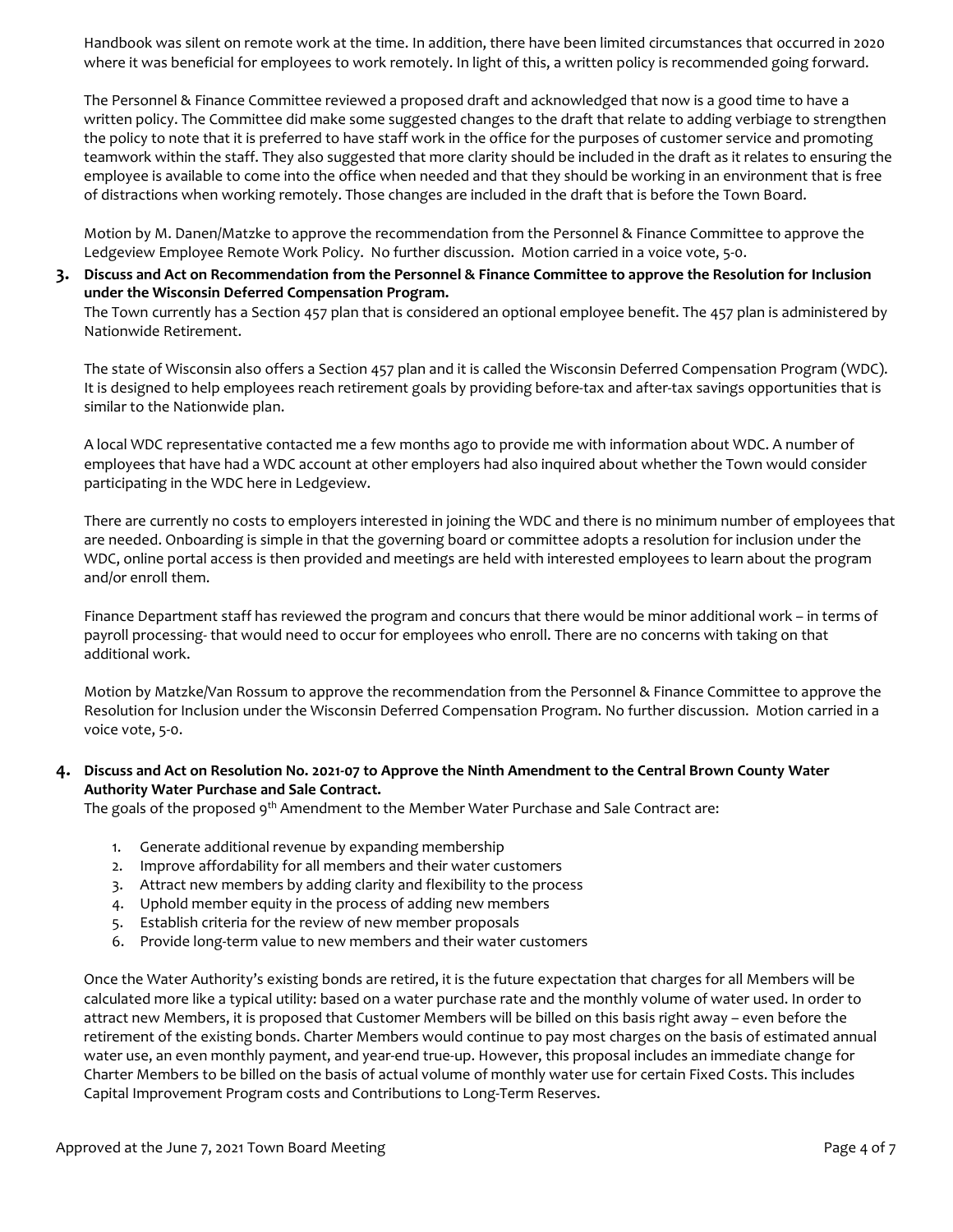The proposed changes to billing methods are designed to attract and integrate new Customer Members. In order to admit a new Customer Member a "Subsequent Contract," must be approved by the Water Authority Membership Committee and Board of Directors, and by the new member. Many changes to the requirements for Subsequent Contracts are needed in order to meet the stated goals of the 9th Amendment. As currently written, these requirements create a substantial barrier for the addition of any new members. Requests for water service by potential Customer Members will be reviewed under an established process and must meet the Water Authority's review criteria for Subsequent Contracts. The process and criteria will be adopted in a separate policy document maintained by the Water Authority

Motion by Van Rossum/Shivaram to approve Resolution No. 2021-07 to Approve the Ninth Amendment to the Central Brown County Water Authority Water Purchase and Sale Contract. No further discussion. Motion carried in a voice vote, 5- 0.

# **5. Appoint a Town of Ledgeview Representative to the NEW Water Municipal Committee.**

At the March 16<sup>th</sup> Meeting, the Town Board approved a joint resolution with Ledgeview Sanitary District in support of the Creation of NEW Water Municipal Committee. The next step is to have the Town name a representative to this committee. Motion by Shivaram/Matzke to appoint Town Administrator Sarah Burdette as the Town Representative to the NEW Water Municipal Committee. No further discussion. Motion carried in a voice vote, 5-0.

# **6. Confirm Town Chair's Committee Appointments:**

- **a. Personnel & Finance Committee.**
- **b. Redevelopment Authority.**
- **c. Zoning Board of Appeals.**
- **d. Zoning & Planning Commission.**
- **e. Park, Recreation and Forestry Committee.**
- **f. Length of Service Award Committee.**

Ordinance dictates the Town Chair makes annual appointments to Committees and Commissions which are confirmed by the Town Board.

Motion by Van Rossum/M. Danen to confirm the Town Chairman's recommended appointments. No further discussion. Motion carried in a voice vote, 4-0.

# **7. Recommendation from Beautification Sub-Committee for approval of Trail Paintings.**

As part of the 2020 Beautification Sub-Committee (BSC) Work Plan, the committee has been working toward outlining goals and next steps to achieve the work plan item: "Elevate Public Art in the Community". This project was presented and approved by the Town Board of Supervisors at the 3/1/21 meeting. At this meeting, the board indicated they would like final approval of the art designs.

The selected artist, Lynn Peters, attended the May 11, 2021 Beautification Sub-Committee meeting to present the final renderings of the 4 paintings. To summarize Lynn's vision as described at the meeting, these paintings are intended to be a series of four 8' x 10' paintings that evoke a feeling of whimsy and movement. The paintings will be in order and the next painting will be close enough that you can see one painting from the previous. The color of the painting will go to the edge of the trail, and the design itself is intended to "spill" over the rectangular area. The colors will be opaque (the renderings use watercolor) with a more vibrant version of the hue seen on the rendering. The paintings intentionally use minimal numbers of color to help with maintenance and touch ups if/when needed.

The artist intends on starting in August when she anticipates trail use to be lower due to school preparations and summer vacations, and weather may be most favorable.

These paintings will start at the trail by the Creamery Road entrance of Ledgeview Park to provide visibility to users of Olde School Square and Ledgeview Park.

Motion by P. Danen/M. Danen to approve the trail paintings as recommended by the Beautification Sub-Committee. No further discussion. Motion carried in a voice vote, 5-0.

#### **COMMUNICATIONS:**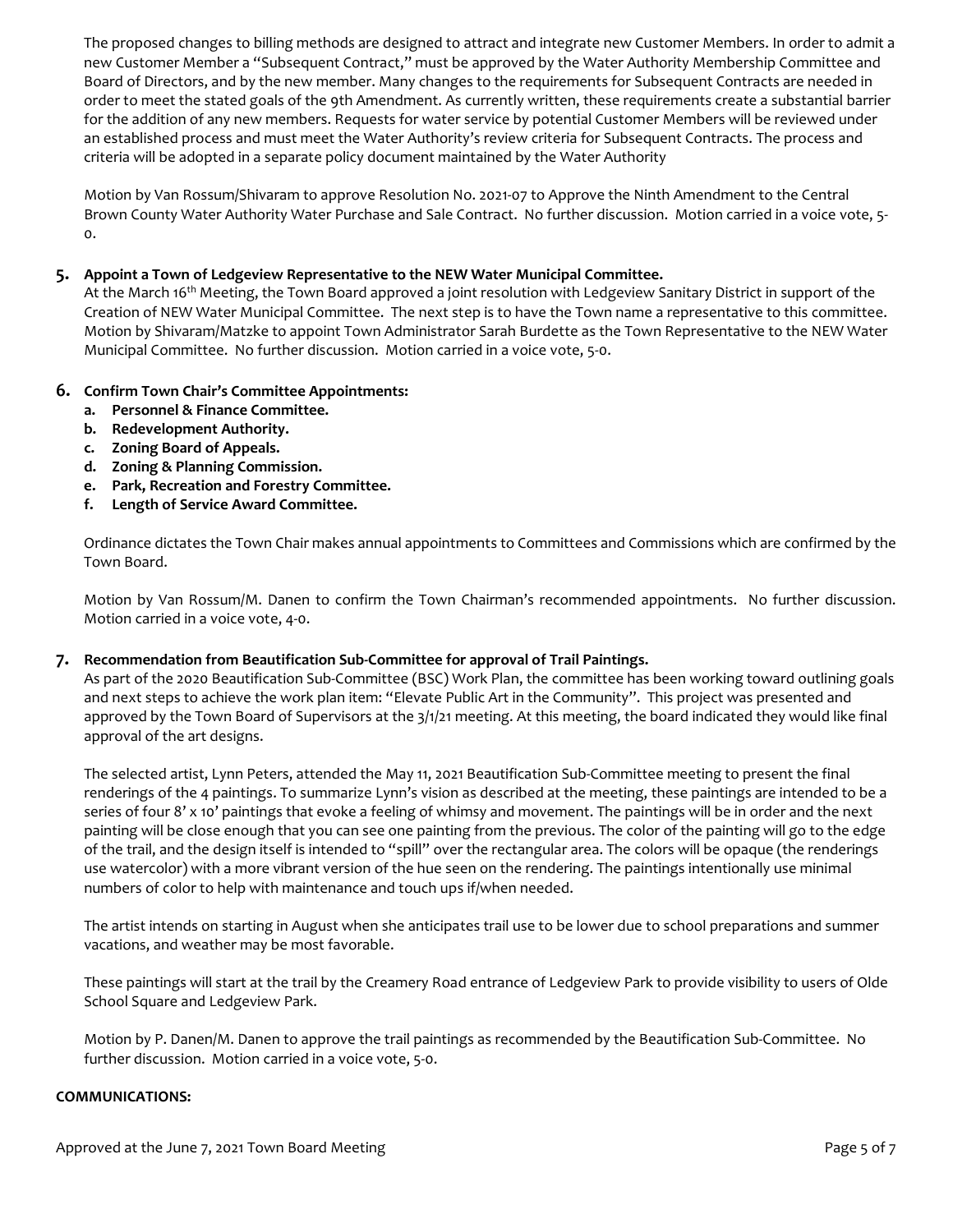- 1. May 12, 2021 Memo from Realtors Association of Northeast WI, Inc. regarding Use of Federal Stimulus Funds through the American Rescue Plan Act.
- 2. May 7, 2021 Notice of Floodplain Zoning Changes/Floodplain Ordinance Amendments Public Hearing from Brown County Zoning Department.
- 3. May 16<sup>th</sup> 22<sup>nd</sup> is National Public Works Week. The Public Works Department was recognized for they do for the Town.

The Board acknowledged receipt of the above mentioned items.

### **ORDINANCES:** None.

# **REPORTS:**

# **Administrator:**

- Status update on the Fire Department Study with McGrath Consulting.
- Commercial Insurance Review.
- Updating of Office Administrative Policies.
- Dropbox for the new Town Board members.
- Status update on the Van Dreel case.
- Summer office hours begin the week of May 30th. Memorial Day is May 31st and the office will be closed in observance of that day. Summer office hours are Monday-Thursday 7:30-4:30pm; Friday 7:30-11:30am.

### **Treasurer:**

- April 2021 Cash Flow Report was received.
- Overview of Sanitary District Meetings.
- Tax Increment District Annual Report.
- Associated Bank offered services.
- 2021 Assessment Roll.

### **Zoning Administrator:**

• Continuing to acclimate to Ledgeview.

### **Engineer:**

- Status updates were given on the following projects:
	- o Stone Fence Preserve
	- o Mystery Ridge and Dallas Lane
	- o Scray Hill Road
	- o Red Hawk Landing
	- o Fox River Drive Culvert

# **Public Works Director:**

- Gave an overview of the Public Works Crew Projects.
- Compost Site relocation with De Pere, Allouez, and Ledgeview.
- Lone Oak Pulverizing Project with City of De Pere.
- Update Driveway Permitting process and application.

# **Park & Recreation Director:**

- Overview of Park & Recreation Committee and Beautification Sub-Committee Meetings.
- All grant-related tree planting has finished for this year.
- The Town has received the final pay request for the construction of Mulva Fields.
- Staff is working on the logistics of hosting a chainsaw safety training class here in Ledgeview this fall.
- Work on the pollinator habitat at Ledgeview Park.
- The arborvitae have been planted at the golf course along Bower Creek Road. P

# **Clerk:**

• Submitted letter of resignation.

# **Board Comments:** None.